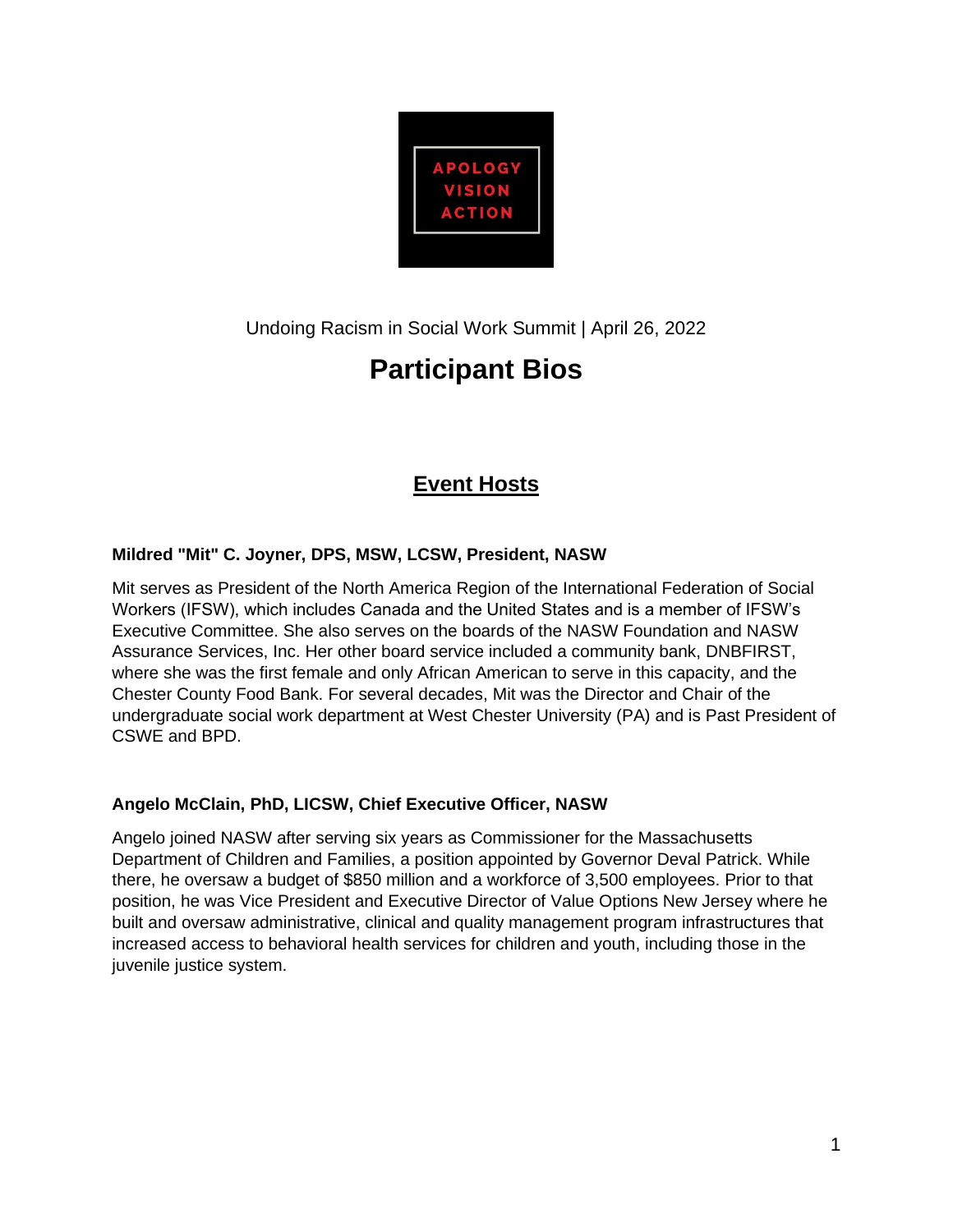# **Education & Ethics Discussion**

#### **Gary Bailey, DHL, MSW, ACSW, Professor of Practice and Assistant Dean for Community Engagement and Social Justice, Simmons College School of Social Work**

Gary coordinates the Dynamics of Racism and Oppression sequence at Simmons and chairs the School of Social Work Awards Committee. He is Chair of the Simmons University Black Administrators, Faculty and Staff Council (BAFAS); is a member of the Simmons Faculty Senate; is vice chair of the Simmons President's Diversity and Inclusion Advisory Council (PDIAC) and co-chaired the Simmons University Initiative on Human Rights and Social Justice. He is a former NASW President and IFSW President and the current President and Chair of NASW Assurance Services.

#### **Dawn Belkin Martinez, PhD, LICSW, Clinical Associate Professor, Associate Dean, Boston University School of Social Work**

Dawn is the co-author of the book *Social Justice in Clinical Practice: A Liberation Health Framework for Social Work* and co-developed a theory and method for anti-racist/antioppressive clinical practice. She is one of the founding members of the Boston Liberation Health Group and gives presentations locally, nationally, and internationally about her work with liberation health theory, immigrant families, anti-oppressive practice, and social justice.

#### **Karen Bullock, PhD, LCSW, Professor and Head of the School of Social Work at North Carolina State University**

Karen has more than 25 years of clinical practice experience in mental health and aging, with expertise in health care disparities. Her research focuses on cancer care, social support for older adults with serious illness, and health equity. She has participated on special committees with the National Academies, American Hospital Association, John Hartford Foundation and the North Carolina Institute of Medicine.

#### **Neijma Celestine-Donnor, JD, MSW, University of Maryland – Baltimore, School of Social Work, Assistant Dean for Diversity, Equity, and Inclusion**

As the School of Social Work's first assistant dean for diversity, equity, and inclusion, Neijma helps lead the school's diversity and anti-oppression efforts and guides the achievement of a new standard for inclusive excellence. As a member of the dean's executive leadership team, she has a strategic position responsible for promoting and enabling an inclusive environment for faculty, students, and staff while championing organizational change.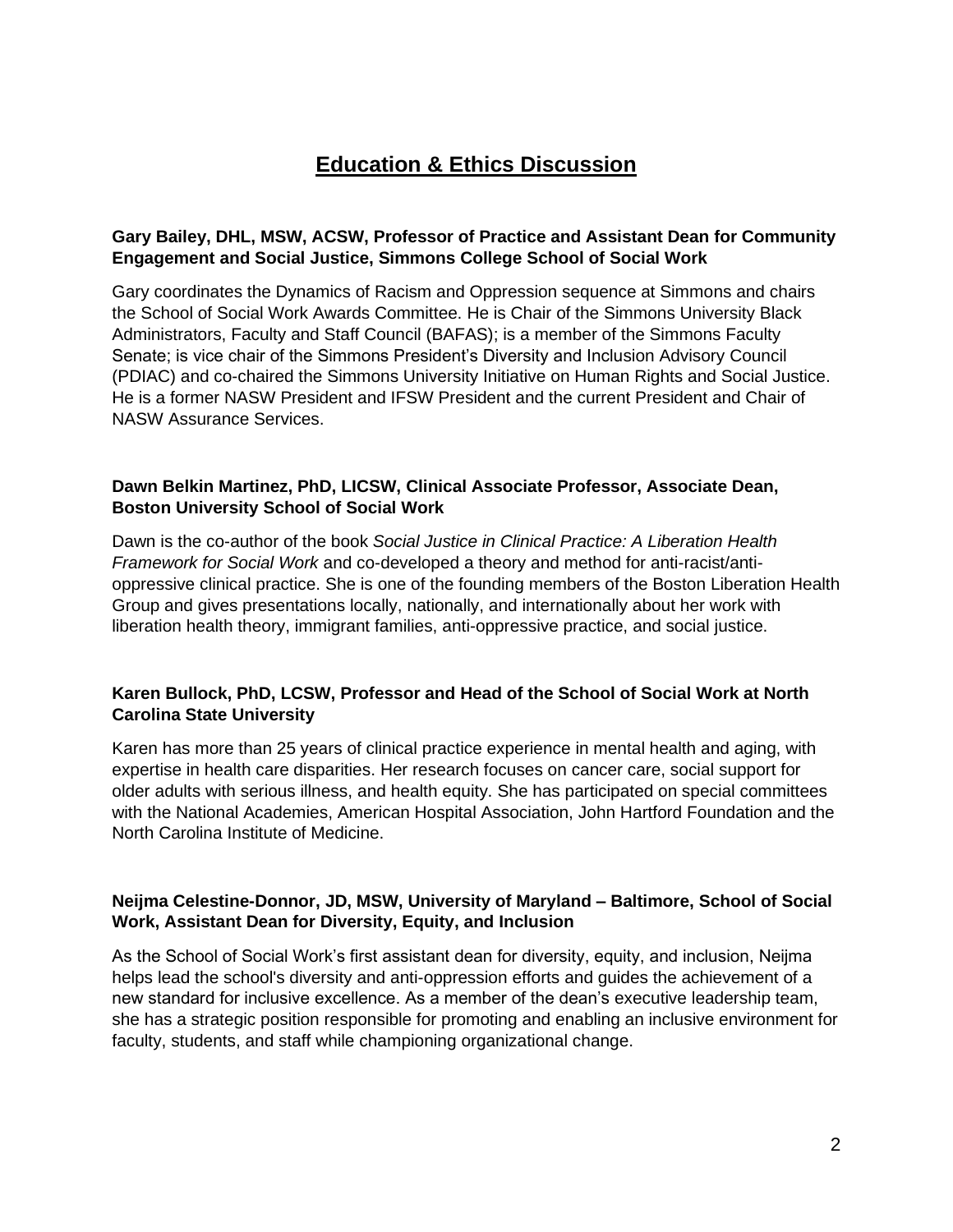#### **Phillipe Copeland, PhD, MSW, MTS, Clinical Assistant Professor & Charles River Campus Advisor, Boston University**

Phillipe is an Abolitionist and a Clinical Assistant Professor at BU School of Social Work. His personal mission is achieving a world without racism. He pursues this mission through teaching, scholarship and service focused on safety, health, and prosperity. This includes the Black Lives Matter Movement (BLM), health justice, decarceration, and the Scholarship of Teaching and Learning. He is Assistant Director of Narrative for the Boston University Center for Antiracist Research, with a focus on training and education.

#### **Colleen Dempsey, MSW, LISW-S, Practice Associate, NASW Ohio**

Colleen is a Licensed Independent Social Worker and the Practice Associate for the Ohio Chapter of the National Association of Social Workers. In that role, she has testified before the Ohio Senate Health & Medicaid Committee on a resolution that would declare racism a public health crisis. She is also a practicing clinical social worker.

#### **Samantha Fletcher, Ph.D., MSW (Cherokee), Executive Director, National Association of Social Workers, New York State**

Samantha joined the National Association of Social Workers, New York State (NASW-NYS) chapter in September 2019. She came to the Chapter with a background in social activism research, administration in social work education, and experience in social justice advocacy. Samantha, along with her colleagues and volunteers, has worked to create an inclusive chapter that is representative of social workers across the state.

#### **Taylor Green, BS (Community Health), Assistant to Vice President of Ethics, Diversity, & Inclusion, NASW**

Taylor attended the University of Maryland, College Park (UMCP) where she studied Family Science. During her time there she was the Office Assistant for the Office of Diversity & Inclusion where she supported the Executive Assistant to the VP of Diversity & Inclusion. She also served as Director of Diversity & Inclusion for UMCP Student Government Association, the Event Coordinator for the UMCP chapter of the National Council of Negro Women and a Peer Educator for the University Health Center, Health Promotion and Wellness Services amongst many other roles.

#### **Deona Hooper, MSW, Founder and Editor-in-Chief, Social Work Helper**

Deona created Social Work Helper, an award-winning, mission-driven, and progressive news website dedicated to social work, social justice, and social good. She has experience in nonprofit communications, tech development and social media consulting. Deona has an MSW in Management and Community Practice as well as a Certificate in Nonprofit Management, both from the University of North Carolina at Chapel Hill.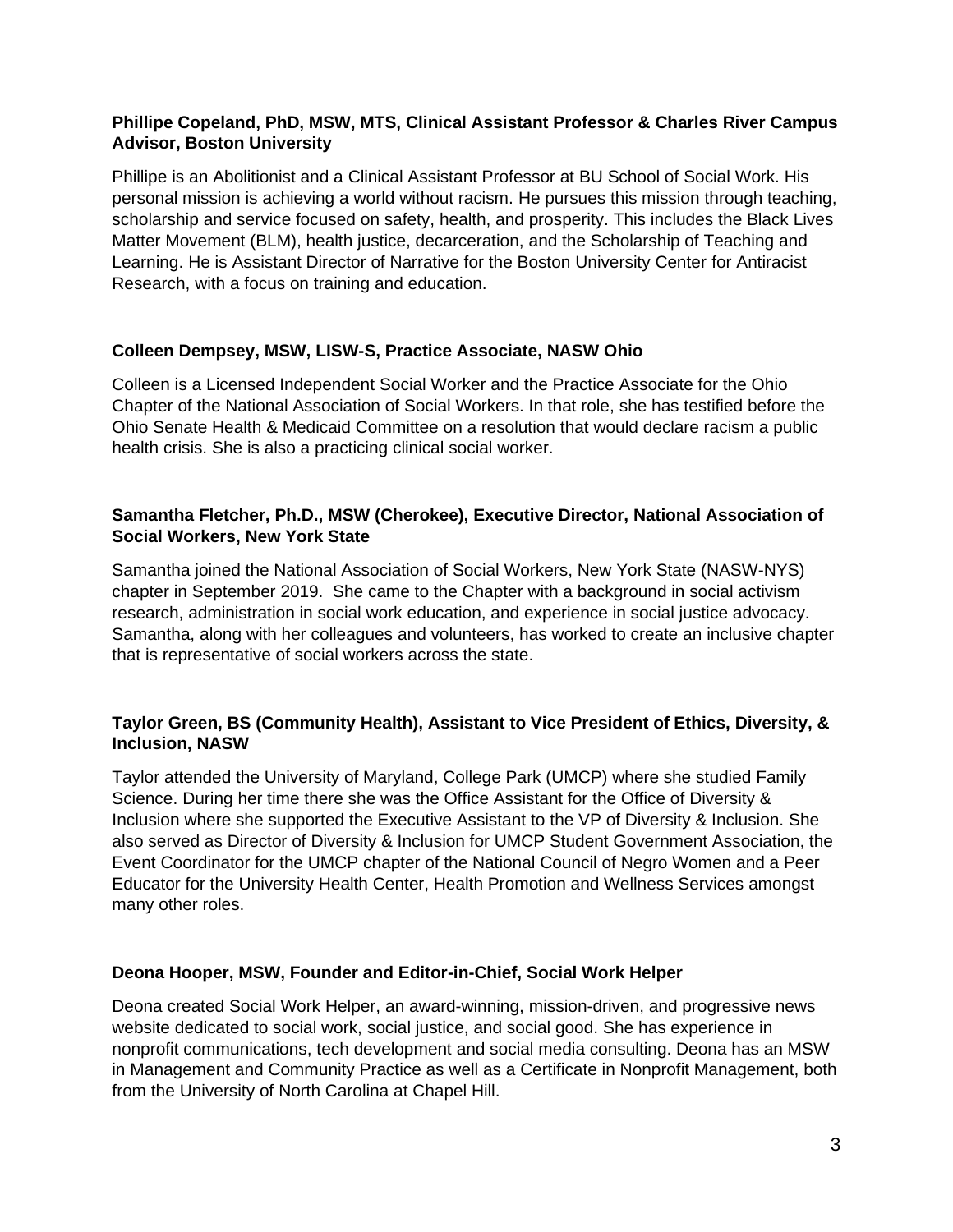#### **Waldo E. Johnson, Jr., PhD, Vice Provost and Associate Professor Crown Family School Deputy Dean for Curriculum, The University of Chicago**

Waldo leads the University's Diversity & Inclusion Initiative, supporting the Center for Identity + Inclusion; the Center for the Study of Gender and Sexuality; and the Center for the Study of Race, Politics, and Culture (CSRPC). In these roles, he collaborates with units across campus to help them advance their diversity and inclusion goals.

#### **Melodie A. Lopez, MSW (Hopi/Navajo/Pueblo/Mexican), Founder and President, Indigenous Strategies, Inc.**

Melodie has worked in the Indian Country (urban and tribal) for the past 30 years as a therapist, educator and business owner. She has three decades of experience in social work, education and leadership development. She offers professional development and leadership training of educators and social service administrators and elected leaders in local, state and tribal governments, as well as curriculum development, workshops, and direct services to Native American youth.

#### **Andrea Murray, MSW, LICSW, Senior Ethics Associate, National Association of Social Workers**

She is responsible for developing ethics programming, as well as providing ethics consultation and technical support related to the association's peer review process. Andrea holds an MSW degree from The Ohio State University, and a Bachelor of Science degree from the University of Toronto. She is a certified project manager and mediator. Andrea initiated her social work career in the District of Columbia's child welfare system. In her role as Manager, Systems Improvement Methodology at Casey Family Programs, Andrea provided technical assistance and consultation on a wide array of issues to child welfare agencies and associated systems nationwide.

#### **Laura Quiros, PhD, LMSW, Associate Professor, Adelphi University School of Social Work**

Laura's research interests include the social construction of racial and ethnic identity; traumainformed practice through a social justice lens; and diversity, inclusion and leadership in higher education. Her current research focuses on the nuances of race and culture among multiracial/Latinas and explores the negotiation of identity within various social contexts. Her goal is to identify the impact that skin color has on the racial and ethnic identity development of Latino/as and subsequently on well-being.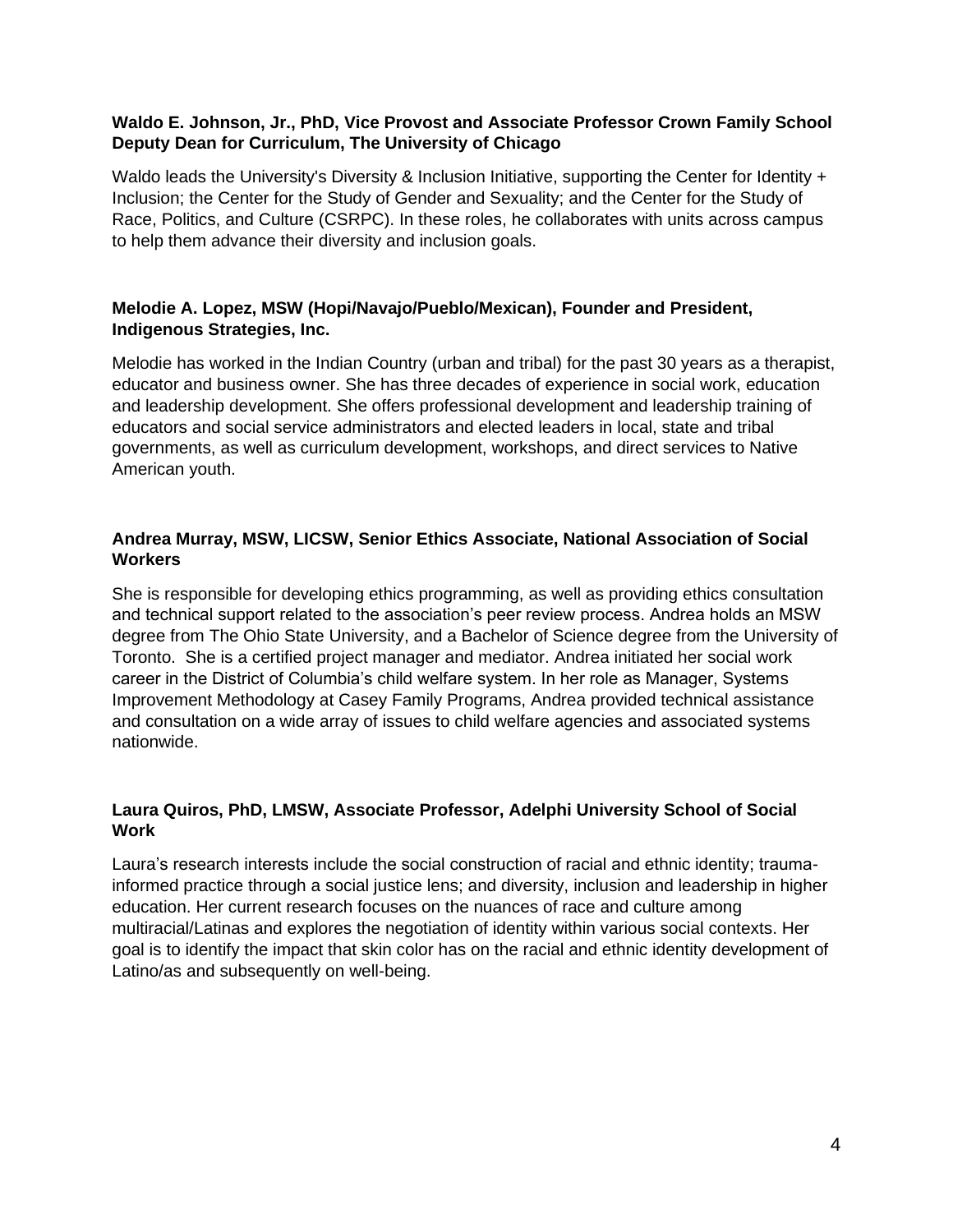#### **Nathan Stephens, PhD, Assistant Professor, Illinois State University, School of Social Work**

Nathan has worked for almost 14 years in diversity, social justice, and multicultural affairs areas within the field of Student Affairs, including three and half years as the former director of the Bruce D. Nesbitt African American Cultural Center at the University of Illinois at Urbana-Champaign. He has also worked at Southern Illinois University-Carbondale as the director of the Center for Inclusive Excellence for over three years and as the senior coordinator of the Gaines/Oldham Black Culture Center at the University of Missouri for almost seven years.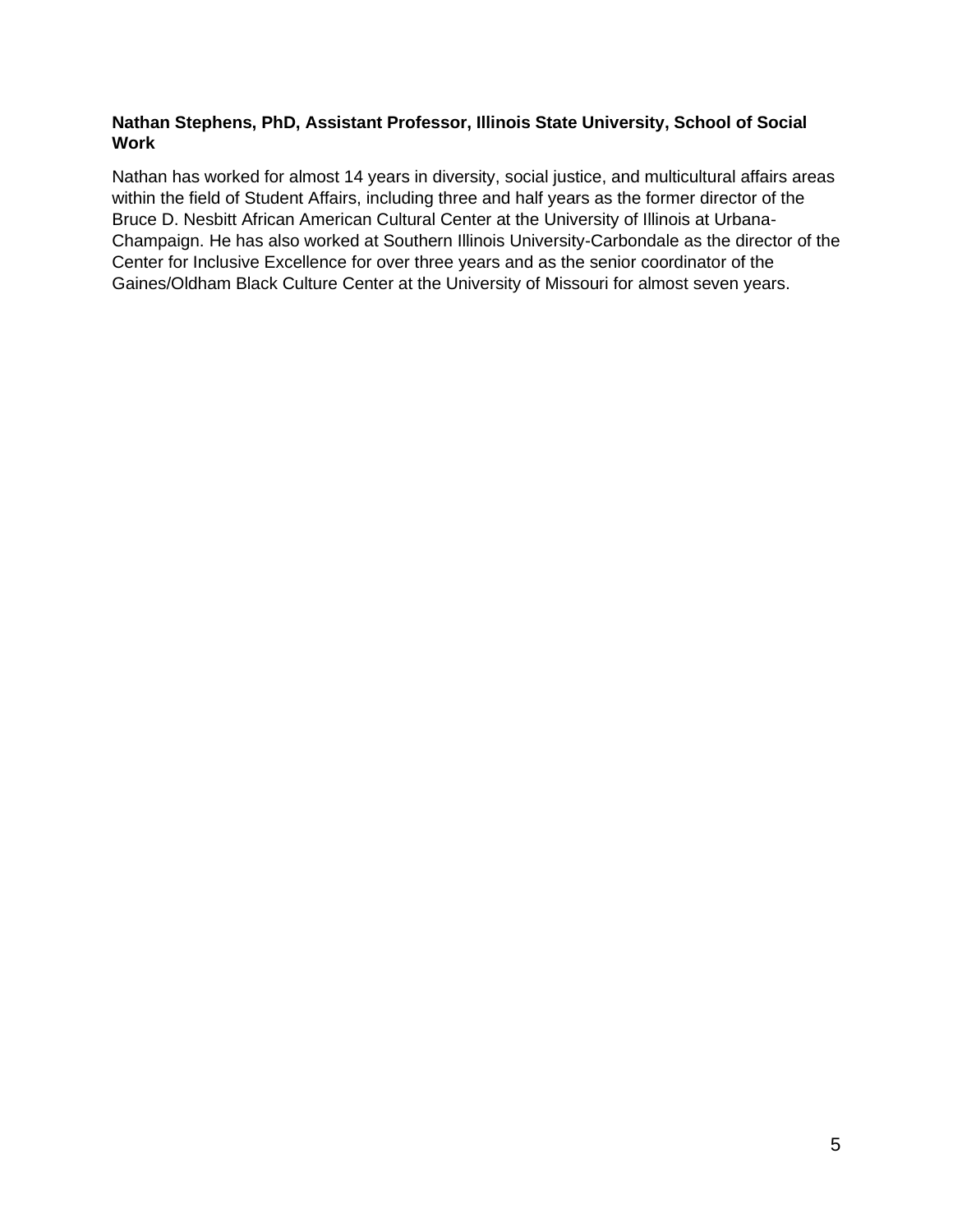## **Policy & Research Discussion**

#### **Tricia Bent-Goodley, PhD, LICSW, LCSW-C, Professor Emeritus, Howard University School of Social Work**

Trisha is a researcher and licensed clinical social worker with over 25 years of experience in mental health, administrative, and educational roles. Her research, administrative and clinical career have included a specialized focus on addressing trauma and violence with a focus on community-based interventions. She has developed academic and student support programs in her tenure at Howard working to support the intellectual, social, emotional and spiritual development of undergraduate, graduate and professional students.

#### **Sarah Christa Butts, MSW, Director of Public Policy, National Association of Social Workers**

Sarah is responsible for leading the association's public policy, political and legislative affairs agenda. Prior to joining NASW, Sarah served as the Executive Director of the Grand Challenges for Social Work and was the founding administrator of the American Academy of Social Work and Social Welfare.

#### **Karen Franklin, LAPSW, Executive Director, NASW Tennessee Chapter**

Karen serves on the Racial Justice Summit Planning Group. She provides leadership for the Tennessee Chapter's partnerships with others working on racial justice including the Tennessee Coalition of Black Social Workers.

#### **Whitney Irie, PhD, MSW, Lecturer on Population Medicine, Harvard Medical School**

Whitney is a lecturer at Harvard Pilgrim Health Care Institute and Harvard Medical School. Her primary research focuses on preexposure prophylaxis (PrEP) access and implementation. She uses a community-empowerment and practice-guided framework to identify mechanisms and processes at the structural, interpersonal, and individual levels to improve, promote, and protect the sexual health of Black women, with a specific focus on Black women in the Midwest, South, and rural areas.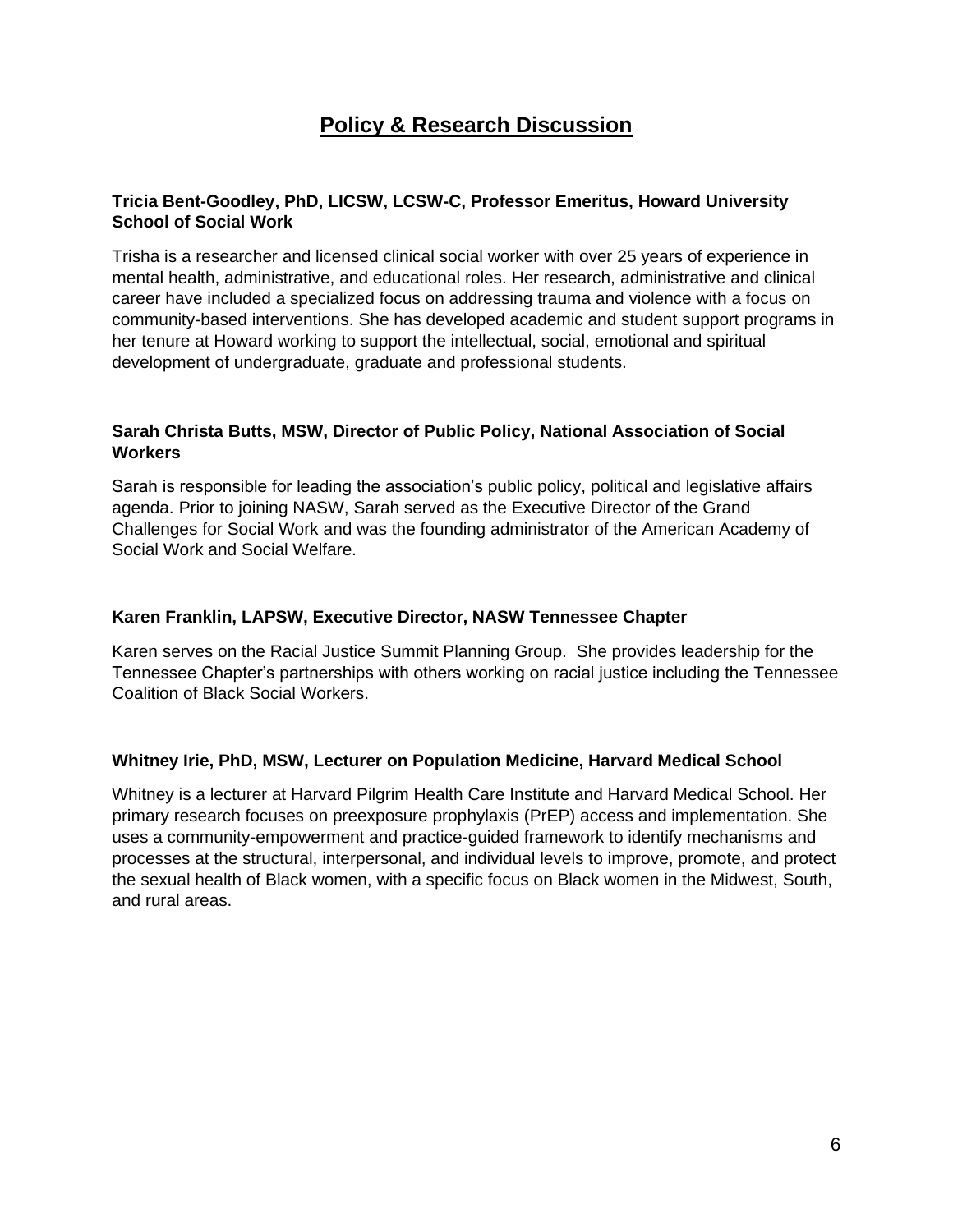#### **Chad Dion Lassiter, MSW, Executive Director, Pennsylvania Human Relations Commission**

Chad is nationally recognized in the fields of American race relations and violence prevention among African American males. He has worked with resilient and vulnerable families, youth and communities as they experience normal developmental transitions in challenging environments. His research interest attempts to contribute to a more informed analysis of the diverse ways that adolescents and families – especially people of color – cope with socioeconomic challenges and institutional racism.

#### **Charles E. Lewis, Jr., PhD, MSW, Adjunct Professor, Columbia School of Social Work, and Director, Congressional Research Institute for Social Work and Policy (CRISP)**

Charles served as deputy chief of staff and communications director for former Congressman Edolphus "Ed" Towns and was instrumental in creating the Congressional Social Work Caucus, a platform that would allow social workers to have more of a voice in Congress. Through CRISP, a nonprofit that hosts informational forums and other events for social workers to interact with Congress, Charles supports field placements for social work students in congressional offices and hosts national policy briefings with leading social work organizations and Schools of Social Work.

#### **Elspeth Slayter, PhD, Professor and Chair of Diversity, Equity & Inclusion Committee, Salem State University School of Social Work**

Elspeth leads disability services research related to addictions and child welfare. She has taught social welfare policy, research, evaluation, field, disability practice and forensic social work courses at Salem State since 2005. She has also taught practice evaluation at Simmons University's School of Social Work, introductory social welfare policy at Boston College's School of Social Work and a course on qualitative research methods for public policy research at the United Nations University-MERIT program in the Netherlands.

#### **Tanya Rhodes Smith, MSW, Instructor in Residence and Director, Nancy A. Humphreys Institute for Political Social Work, University of Connecticut**

Tanya teaches in the University's policy practice concentration in the areas of program planning and evaluation, political advocacy and political social work. Her areas of specialization include policy development, nonprofit administration, voter engagement and legislative advocacy, electoral participation, and social workers in elected office.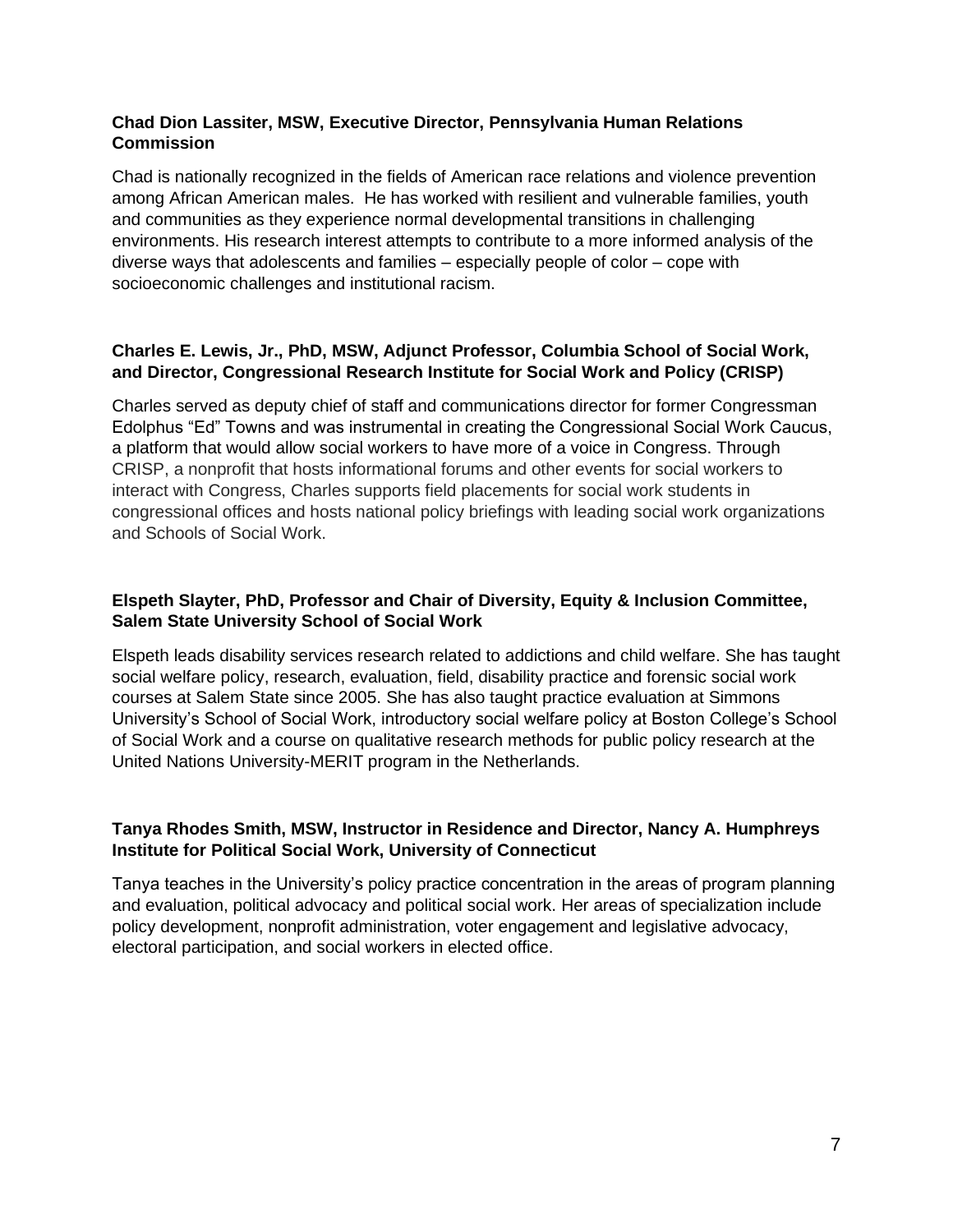#### **Melvin Wilson, LCSW, MBA, former Social Justice and Human Rights Manager, NASW**

Mel worked for NASW serving as Senior Manager in the department of social justice and human rights. In that role, he developed and implemented activities related to criminal justice, juvenile justice, immigration reform, economic justice and voting rights. He has extensive experience working with national coalitions that deal with criminal justice policies, legislation and practices that intersect with conditions of incarceration.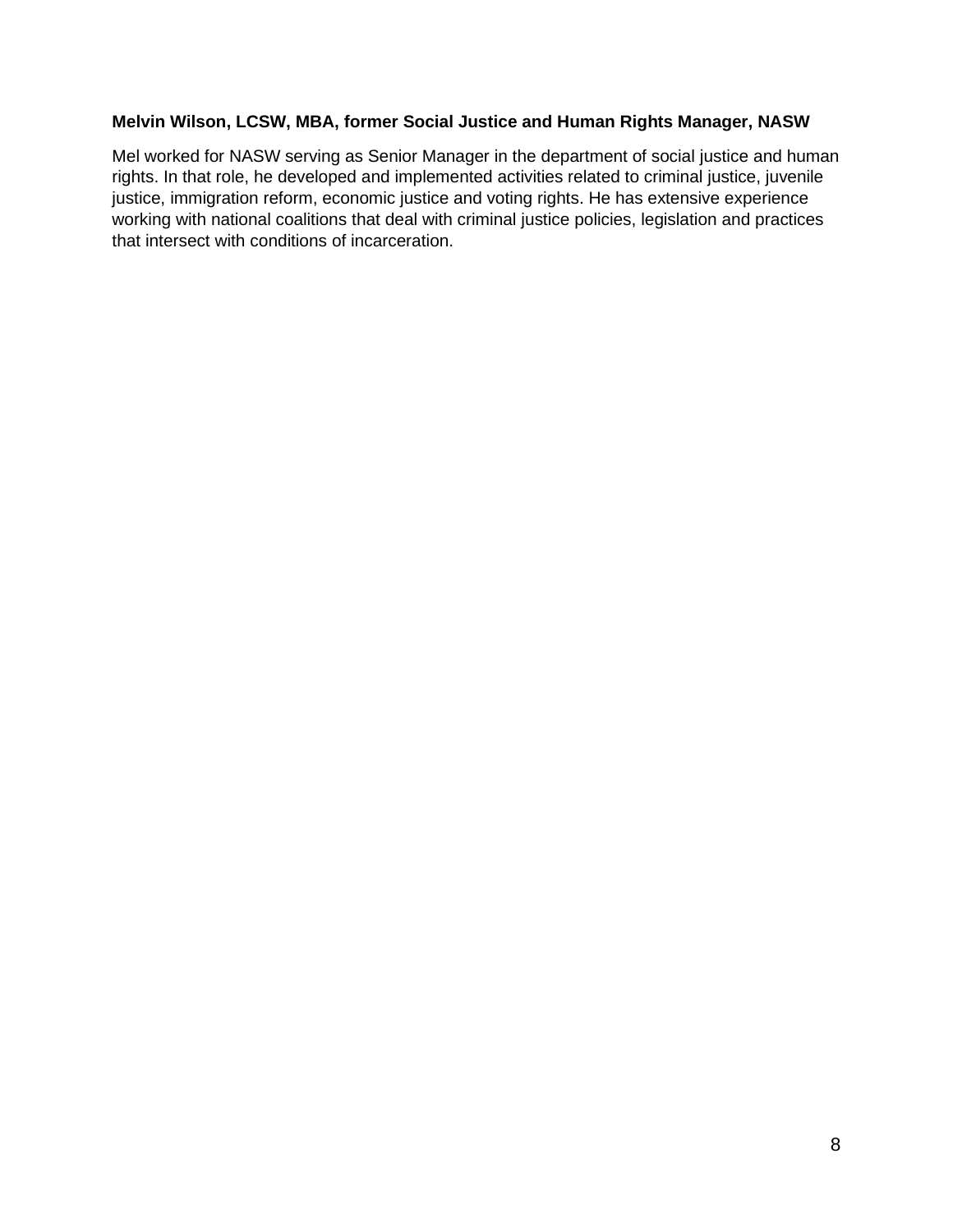### **Practice & Workforce Discussion**

#### **Gloria Batiste-Roberts, PhD, LMSW-AP, Texas Southern University School of Social Work**

Gloria serves as the Director of the Thomas F. Freeman Center for Forensic Excellence at Texas Southern University and adjunct professor of Social Work. She also serves as a Permanency Convener for Children's Protective Services. For 29 years Gloria worked full time at the Texas Department of Family and Protective Services as a Child Protective Services Supervisor. For 38 years she served as assistant Debate Coach of the TSU Debate Team, and as Head Coach since 2011. Gloria was the 10th President of NABSW.

#### **Yvonne M. Chase, PhD, LCSW, ACSW, Associate Professor, Department of Human Services, University of Alaska – Anchorage**

Yvonne's social work experience includes serving as Deputy Commissioner for two state departments in Alaska and one in Washington State. Her areas of interest include social work ethics, child welfare, serving diverse client populations and the global social work community. Yvonne is currently co-principal investigator of a US Department of Agriculture funded research project about the ways in which individuals learn and communicate about sex, reproductive health, HIV/AIDS acquisition, prevention and treatment, alcohol and drug use.

#### **Denise Johnson, LCSW-C, Senior Practice Associate for Clinical Social Work, National Association of Social Workers**

Denise is a Licensed Clinical Social Worker with 15 years. She also is a board-certified clinical supervisor and received her MSW at University of Maryland School of Social Work in 2005. Some of her experience includes providing psychotherapy in community mental health, private practice, and supporting soldiers and families as a Military and Family Life Counselor. During her time as a Military and Family Life Counselor, Denise has received several military awards of excellence.

#### **Anna Mangum, MS, MSW, MPH, Deputy Director of Programs, National Association of Social Workers**

Anna oversees Public Policy, Professional Development and Practice for NASW. She has worked in business development, and public health. She has also served as a legislative assistant to representatives in the U.S. Congress.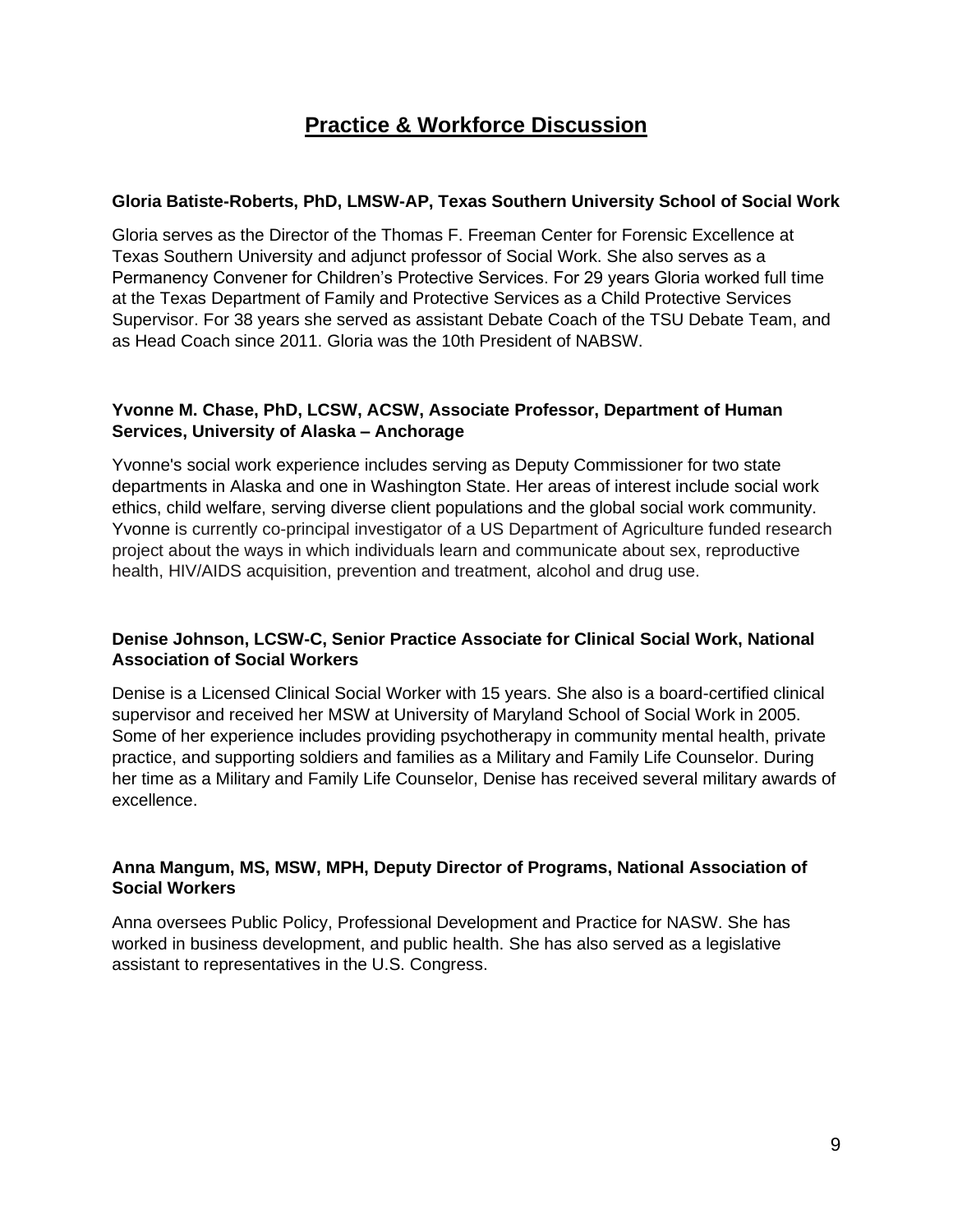#### **Joel Rubin, MSW, LSW, ACSW, CAE, Executive Director, NASW Illinois**

Joel is a non-profit executive, advocate and educator. At NASW Illinois he recommends and implements policies that serve thousands of social workers in the state. He plans, organizes, directs, and coordinates chapter staff, programs, and activities, including large grants studying workforce shortages and retention strategies in Illinois. Joel also teaches at the University of Illinois at Chicago and Loyola University on mental health policy, organizational leadership and professional development.

#### **D. Natasha Scott, Ed.D., MSW–Student Services Executive - Cumberland County Schools, Adjunct Professor - Fayetteville State University School of Social Work**

Natasha has over 20 years of experience serving as a school social worker and student services coordinator. Her social work journey began when helping a high school classmate return to school after a family tragedy and then as an undergraduate student at North Carolina Agricultural & Technical State University. In addition to being a board member for NASW North Carolina, Natasha serves as Chair of NASW's School Social Work Specialty Group.

#### **Deborah Son, MSW, Executive Director, NASW California**

Deborah is an experienced nonprofit executive and public health leader with a focus on advancing organizational strategies to innovate, strengthen impact, and deepen social and political reach. She is skilled in movement-building related to prevention, health advocacy, antiviolence and equity issues. Deborah was a national trainer in domestic violence homicide prevention, helped strengthen medical-legal partnerships in public health care systems, and facilitated community leadership development across California.

#### **Leticia Villarreal Sosa, PhD, MA, Professor, Dominican University Graduate School of Social Work**

Leticia is a professor of social work with a specialization in school social work and clinical social work. They also co-chair the International Committee at the Graduate School of Social Work, where they work to develop long term and sustainable relationships with university and organization partners with a focus on student exchanges and faculty teaching exchanges and research collaborations. Leticia writes and researches in the areas of school social work, international social work, immigration, Latino/as, and education.